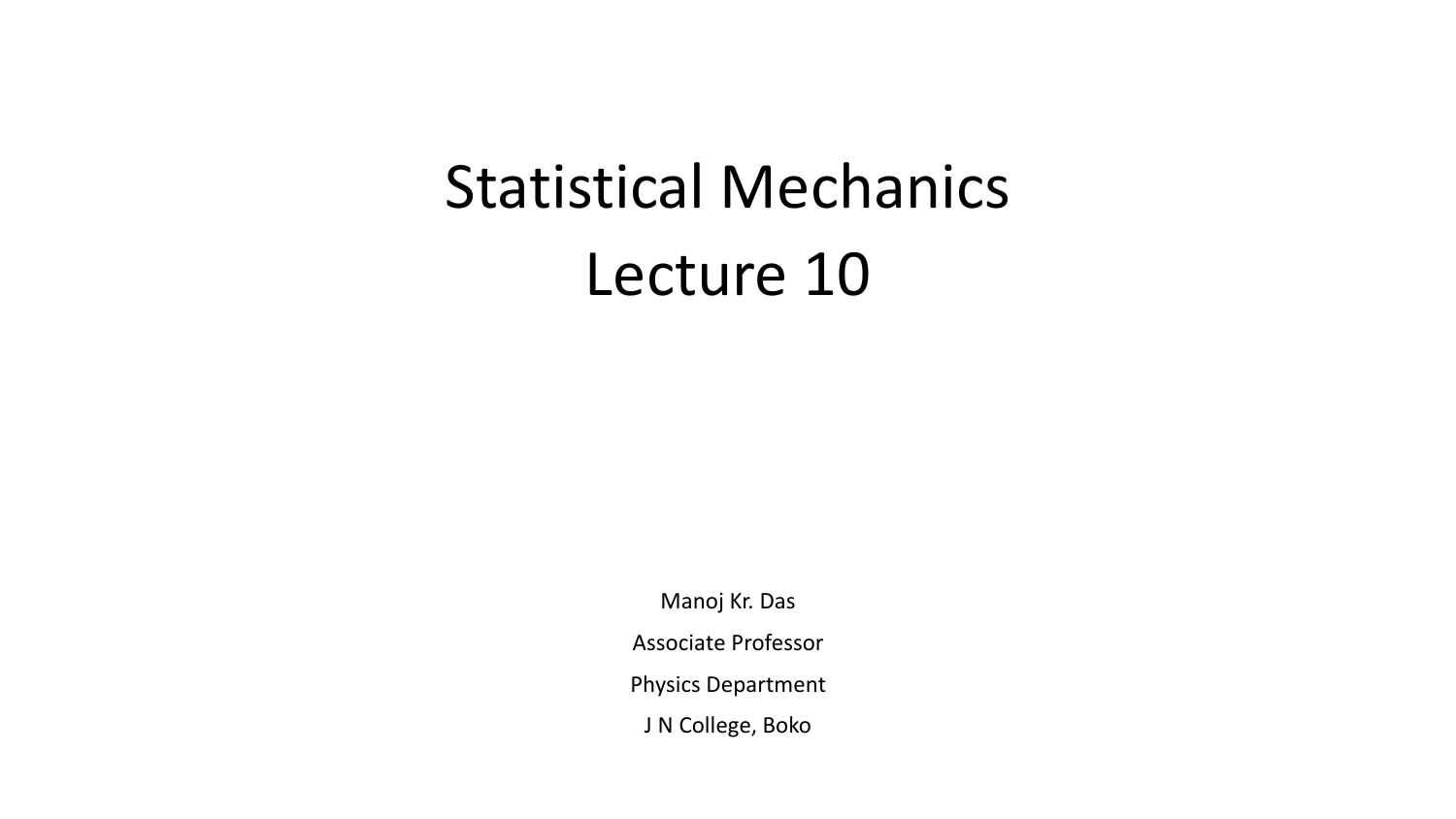#### Fermi Energy at absolute zero,  $T = 0$  :

We know that

$$
\langle \epsilon(0) \rangle = \frac{\int_0^\infty \epsilon n(\epsilon) d\epsilon}{\int_0^\infty n(\epsilon) d\epsilon} \to (i)
$$

$$
\langle \epsilon(0) \rangle = \frac{\int_0^{\epsilon_F} \epsilon \sigma(\epsilon) d\epsilon}{\int_0^{\epsilon_F} \sigma(\epsilon) d\epsilon}
$$

$$
\langle \epsilon(0) \rangle = \frac{V(2s+1)(2m)^{3/2}}{\frac{V(2s+1)(2m)^{3/2}}{4\pi^2 h^3} \int_0^{\epsilon_F} \epsilon^{3/2} d\epsilon} \frac{1}{4\pi^2 h^3}
$$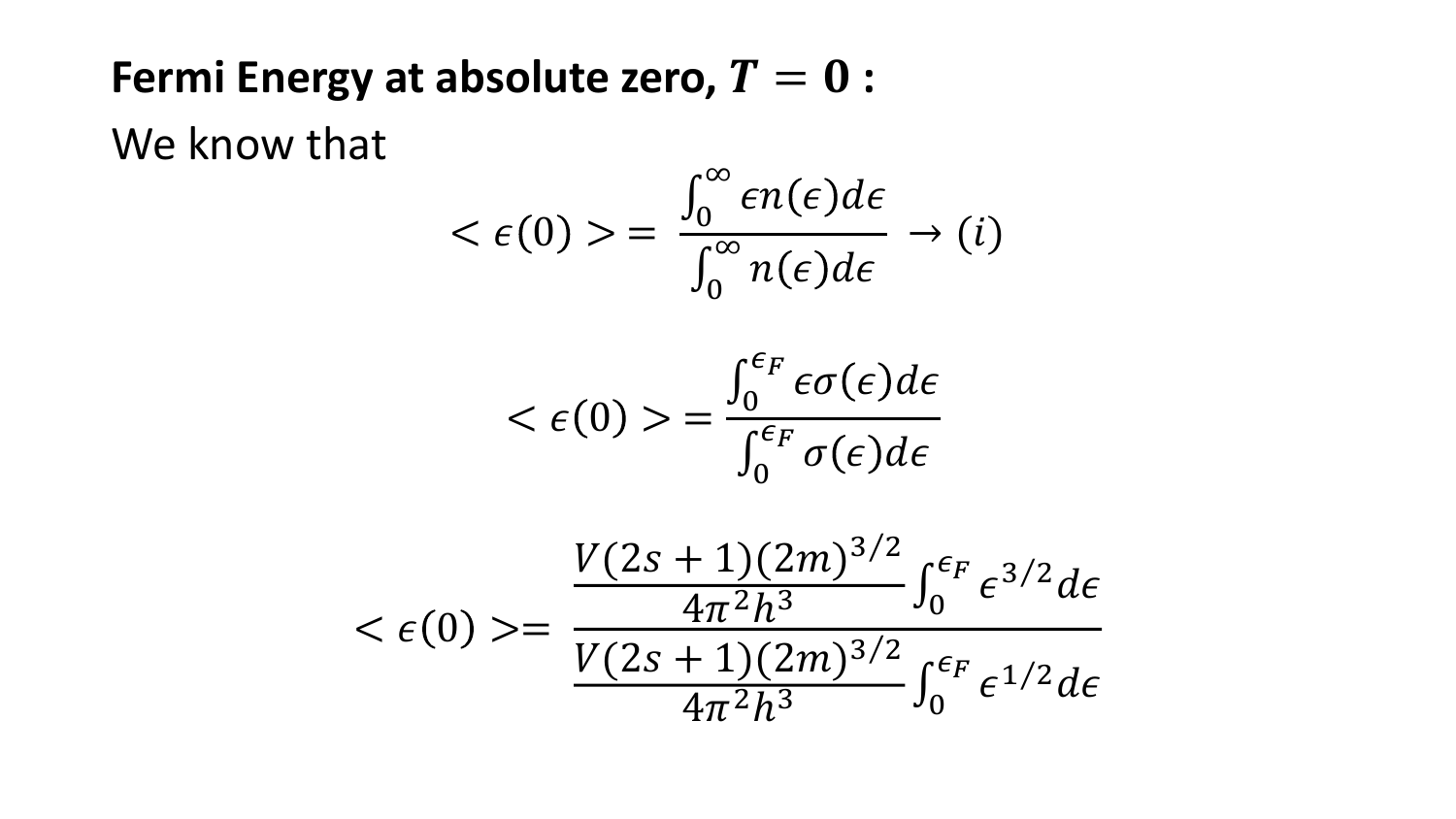$$
\langle \epsilon(0) \rangle = \frac{\int_0^{\epsilon_F} \epsilon^{3/2} d\epsilon}{\int_0^{\epsilon_F} \epsilon^{1/2} d\epsilon}
$$

$$
\langle \epsilon(0) \rangle = \frac{3}{5} \epsilon_F \to (ii)
$$

Therefore the ground state or zero point energy is

$$
E_0 = \frac{3}{5} N \epsilon_F \rightarrow (iii)
$$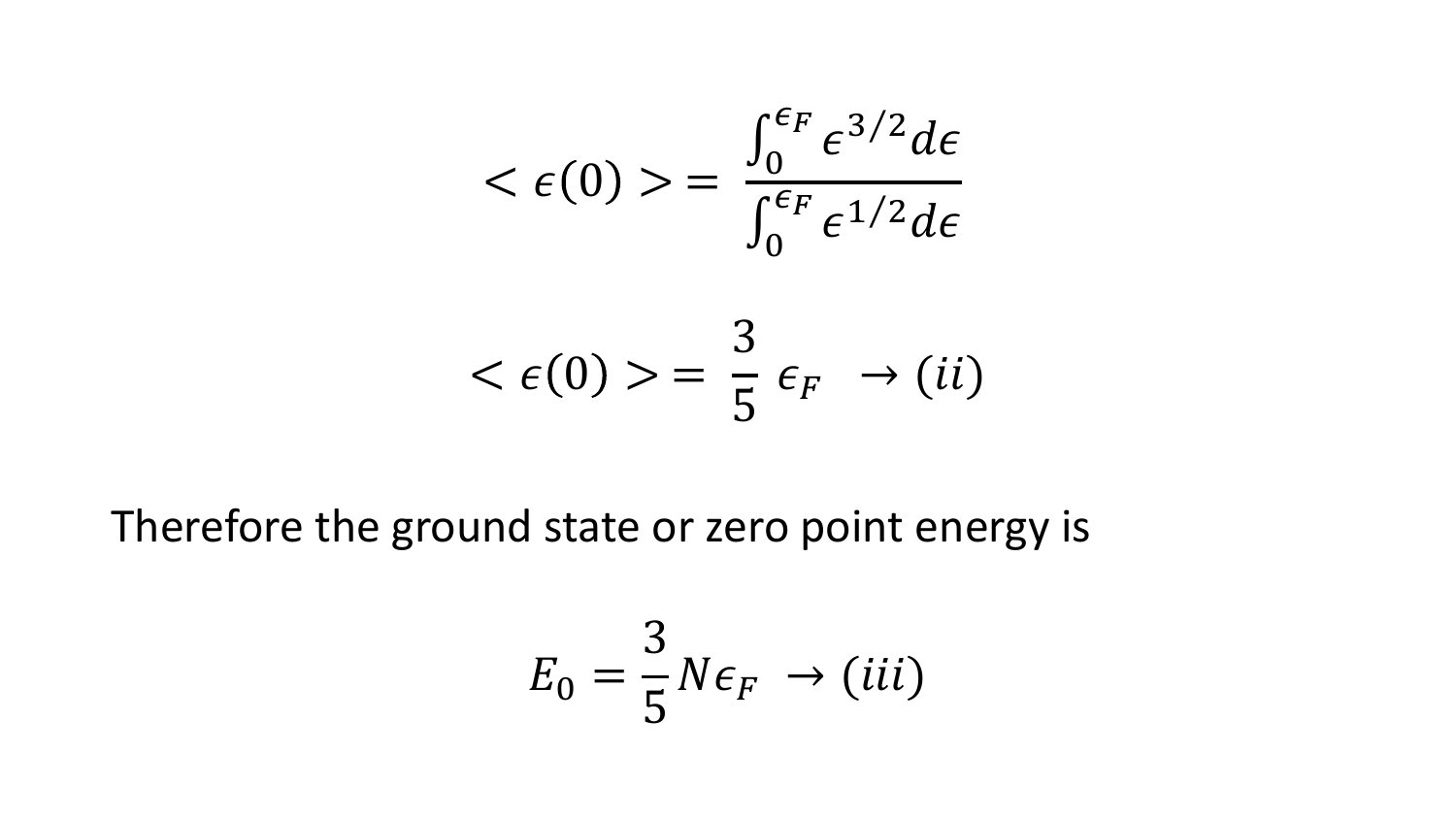Substituting for N

$$
E_0 = \frac{(2s+1)}{10\pi^2} \left(\frac{2m}{h^2}\right)^{3/2} \epsilon_F^{5/2} \to (iv)
$$

Ground state pressure of system is

$$
P_0 = \frac{2}{3} \left( \frac{E_0}{V} \right) = \frac{2 N}{5 V} \epsilon_F = \frac{2}{5} n \epsilon_F \rightarrow (v)
$$

Where 
$$
n = \frac{N}{V}
$$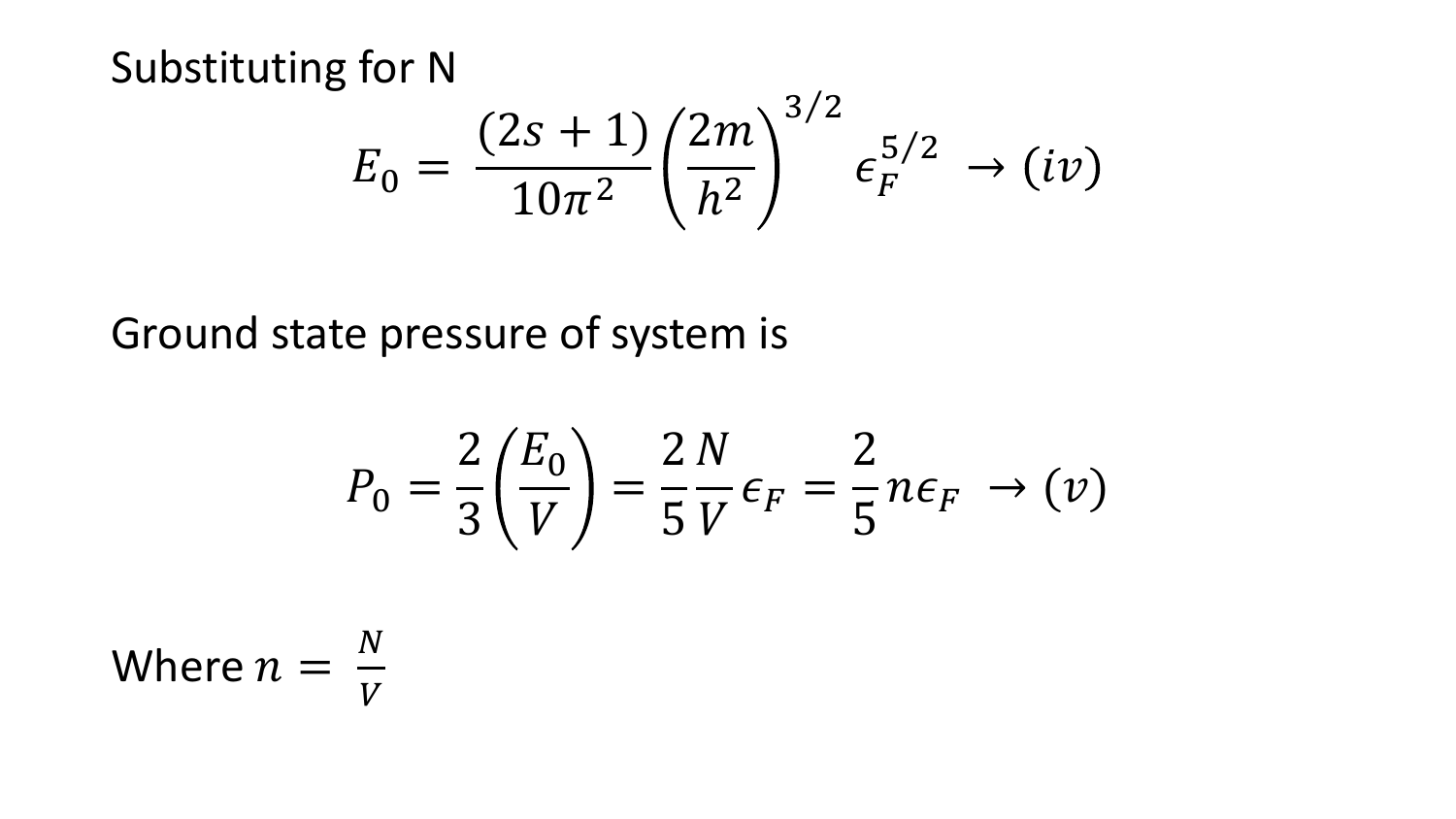#### **Fermi Energy and Fermi Temperature (Alternate Method):**

To derive Fermi energy this method is based on Hisenberge uncertainty Principle as we know

 $\Delta x \Delta P_x \approx h \rightarrow (i)$ 

Equation  $(i)$  can be generalized to all three components as

$$
(\Delta x \Delta P_x) (\Delta y \Delta P_y) (\Delta z \Delta P_z) \approx h^3 \rightarrow (ii)
$$

$$
\Delta P_{\chi} \Delta P_{\chi} \Delta P_{z} \approx \frac{h^{3}}{\Delta x \Delta y \Delta z} \rightarrow (iii)
$$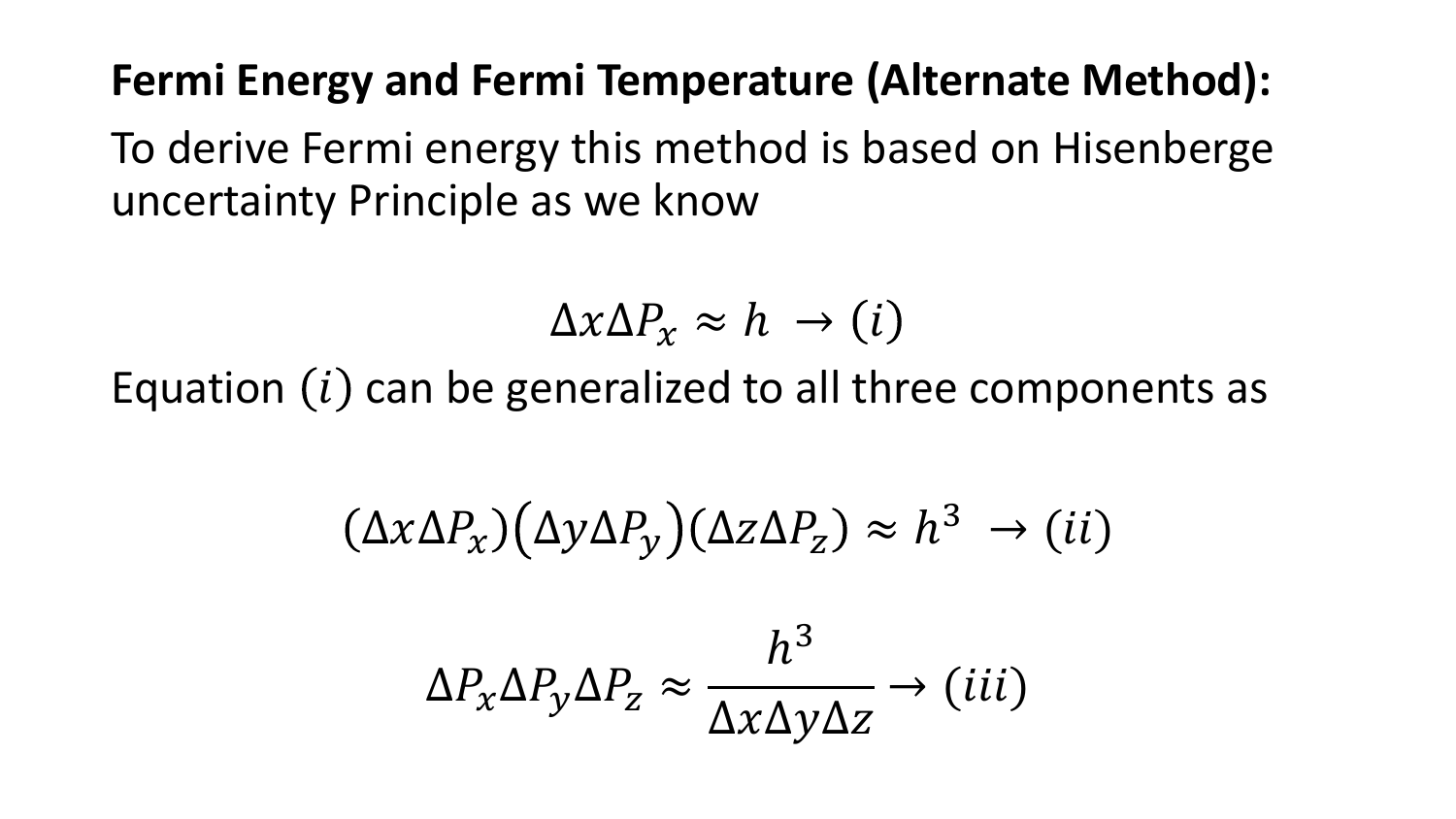Considering the momentum volume  $(\Delta P_{\chi} \Delta P_{\chi} \Delta P_{Z})$  as sphere of radius  $\Delta P$ , then we can write

$$
\left(\Delta P_{x} \Delta P_{y} \Delta P_{z}\right) = \frac{4}{3} \pi \Delta P^{3} = \frac{h^{3}}{\Delta V} \rightarrow (iv)
$$

By virtue of uncertainty Principle, each electron occupies at least a volume  $\Delta V$  and this electron can exist in either of two possible spin orientations. Therefore N is the number of electrons in a unit vector  $\Delta V =$ 2  $\boldsymbol{N}$ . Therefore

$$
\frac{4}{3}\pi(\Delta P)^3 = \frac{h^3N}{2} \to (\nu)
$$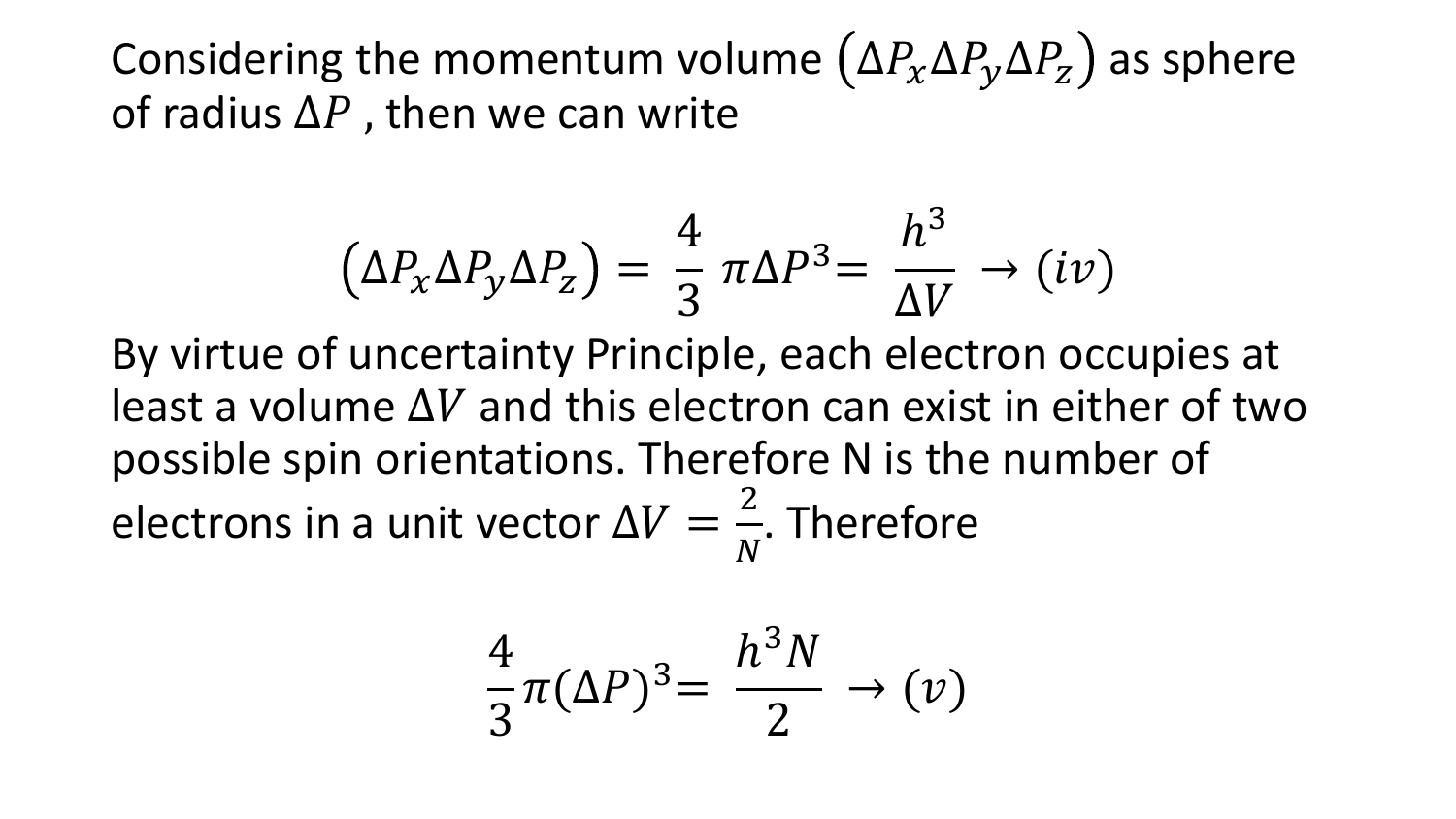**Hence** 

$$
\Delta P = h \left(\frac{3N}{8\pi}\right)^{1/3} \to (vi)
$$

Since  $\Delta V$  is the minimum volume needed to house an electron,  $\Delta P$  is maximum as a consequence of uncertainity principle. Therefore  $\Omega$ 

$$
\epsilon_P = \frac{(\Delta P)^2}{2m} = \frac{h^2}{2m} \left(\frac{3N}{8\pi}\right)^{2/3} \to (vii)
$$
  
Which agrees if  $V = 1$  with equation as  

$$
\epsilon_P = \frac{h^2}{2m} \left[\frac{8N\pi^2}{(2s+1)V}\right]^{2/3} \to (viii)
$$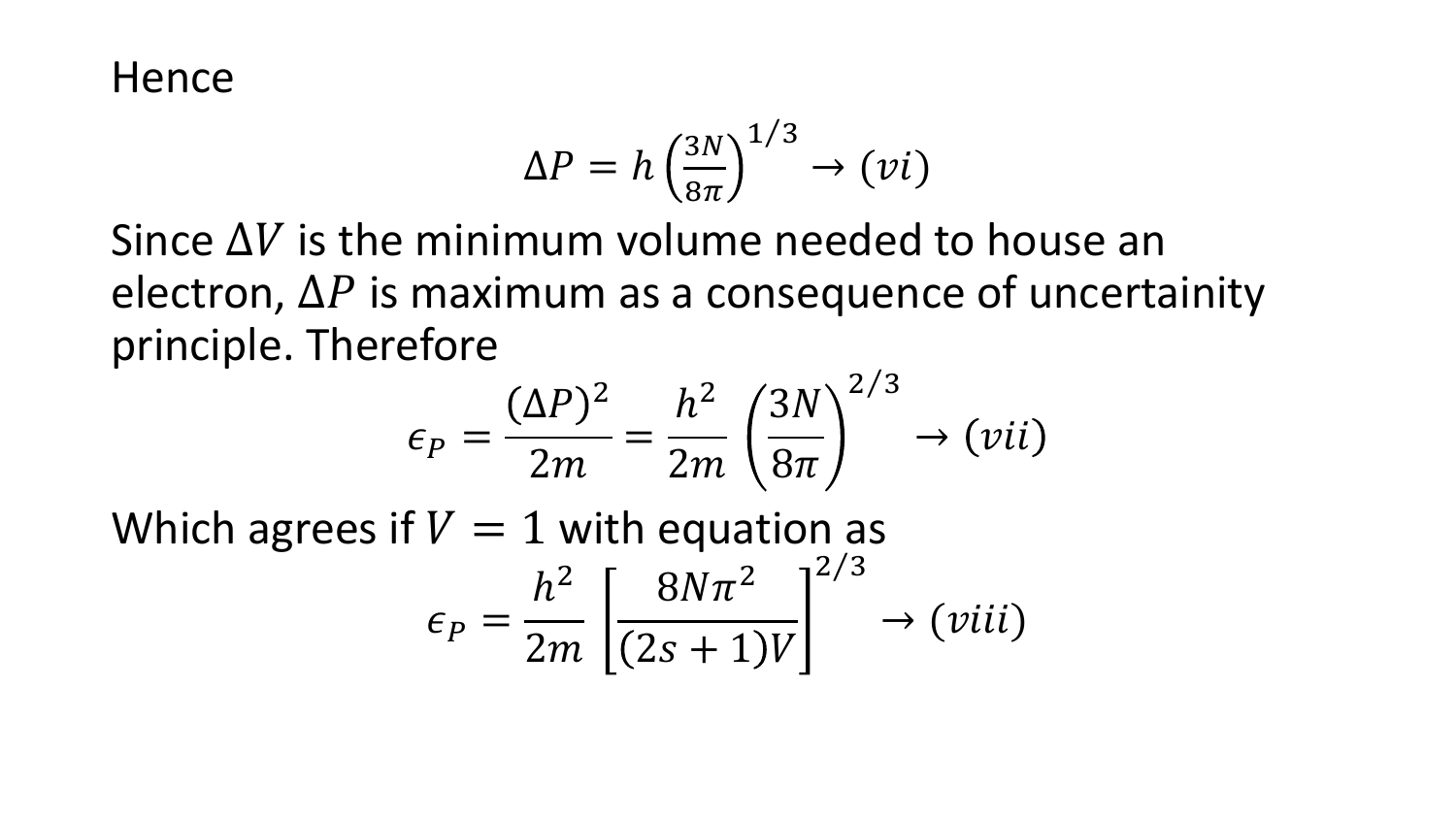And Fermi Temperature

$$
T_F = \frac{\epsilon_F}{K} \to (ix)
$$

Usually Fermi Temperature is higher than the ordinary temperature.

## **Bose-Einstein Principle:**

Bose-Einstein statistics gives the statistical behaviour of an ensemble of indistinguiable particles which does not obey the Pauli's Exclusion Principle. Phonons and photons may be treated with the help of B-E statistics. The particles that obey the B-E statistics are called a boson.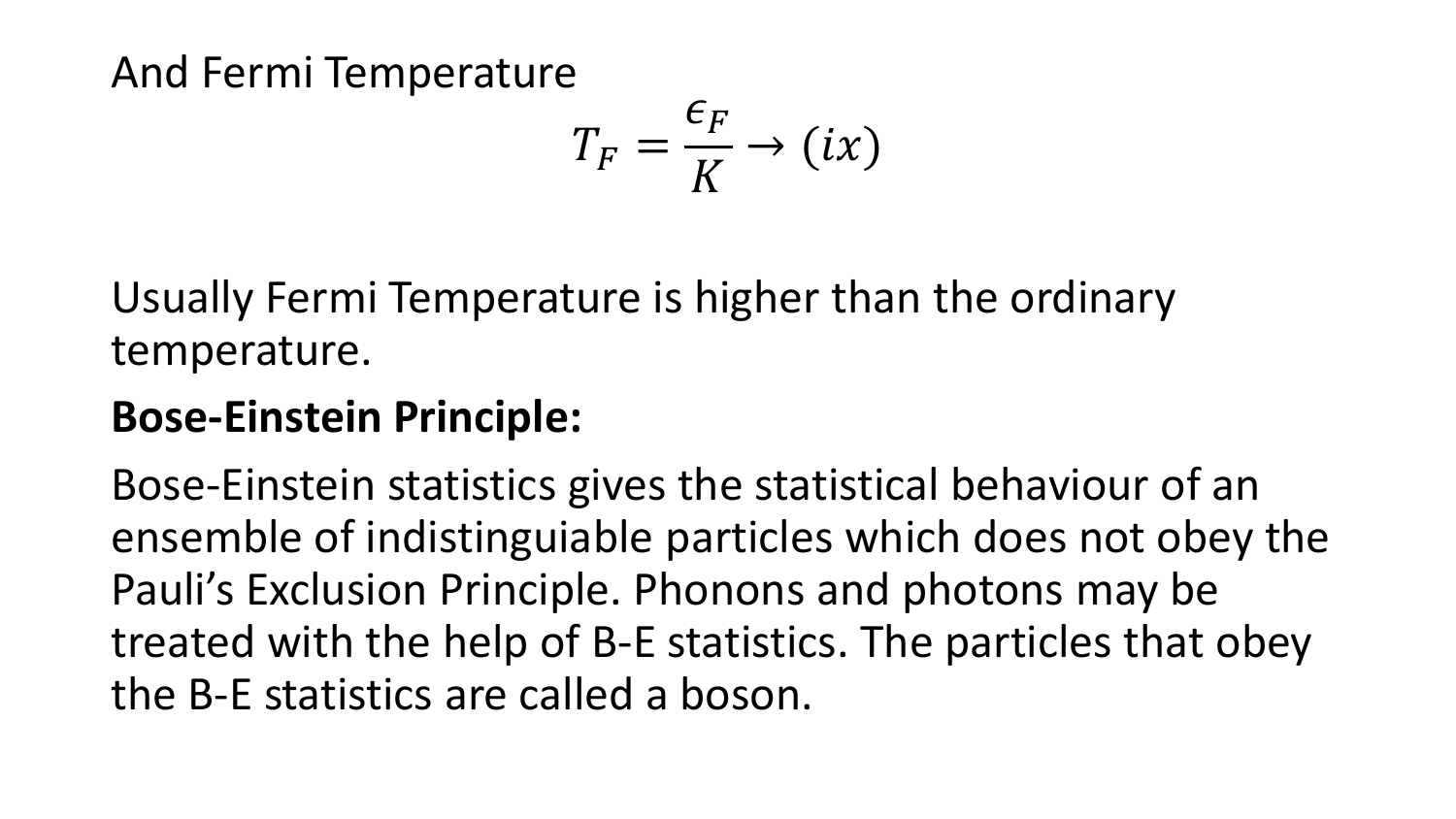The problem here is to distribute  $N_i$  particles among  $g_i$ quantum states of the energy level  $E_i$  keeping in mind that there is no restriction regarding the number of particles that may occupy a quantum state.

Let us consider the following way as  $|...|...|...|$   $|...|$   $|...|$ where a line denotes a quantum state and the particles contained in a quantum are shown by points on the right of the quantum state. In the array there are  $(g_i + N_i)$  objects consisting of the quantum states and the particles. Keeping the first quantum state i.e. the first line fixed in its place , the remaining  $(g_i + N_i - 1)$  can be arranged in  $(g_i + N_i - 1)!$ ways.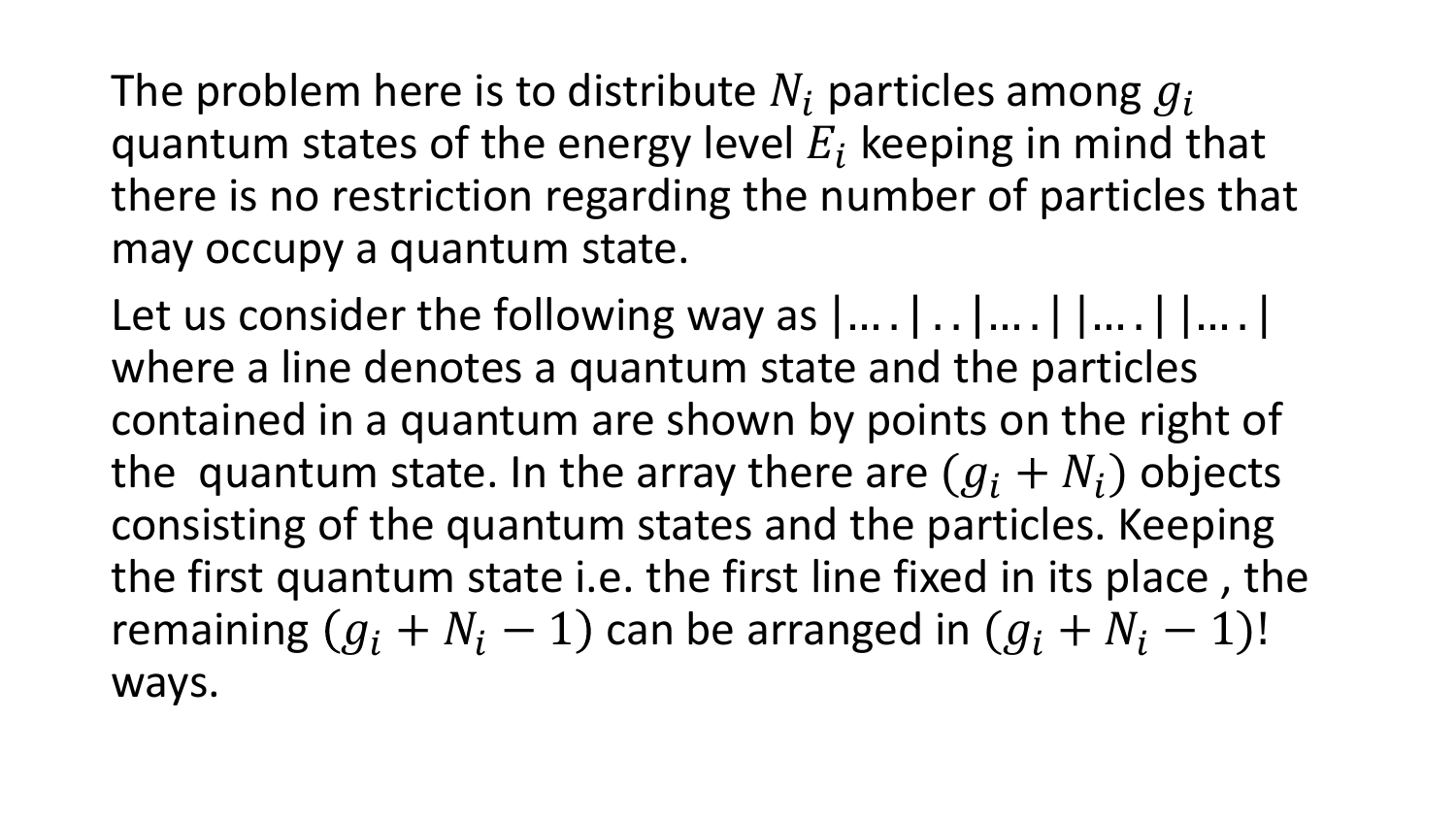However among these the number of ways of permuting the quantum state among themselves i.e.  $(q_i - 1)!$  and the number of ways of permuting the particles among themselves is  $N_i!$  can not be regarded as independent arrangement. Therefore number of ways in which  $N_i$  particles can be distributed in  $g_i$  state is given by

$$
A = \frac{(N_i + g_i - 1)!}{N_i! (g_i - 1)!} \to (i)
$$

The total number of ways W of distributing  $N_1, N_2, ..., N_n$ particles in  $n$  –energy level is the product of terms represented by equation  $(i)$  over all the levels i.e.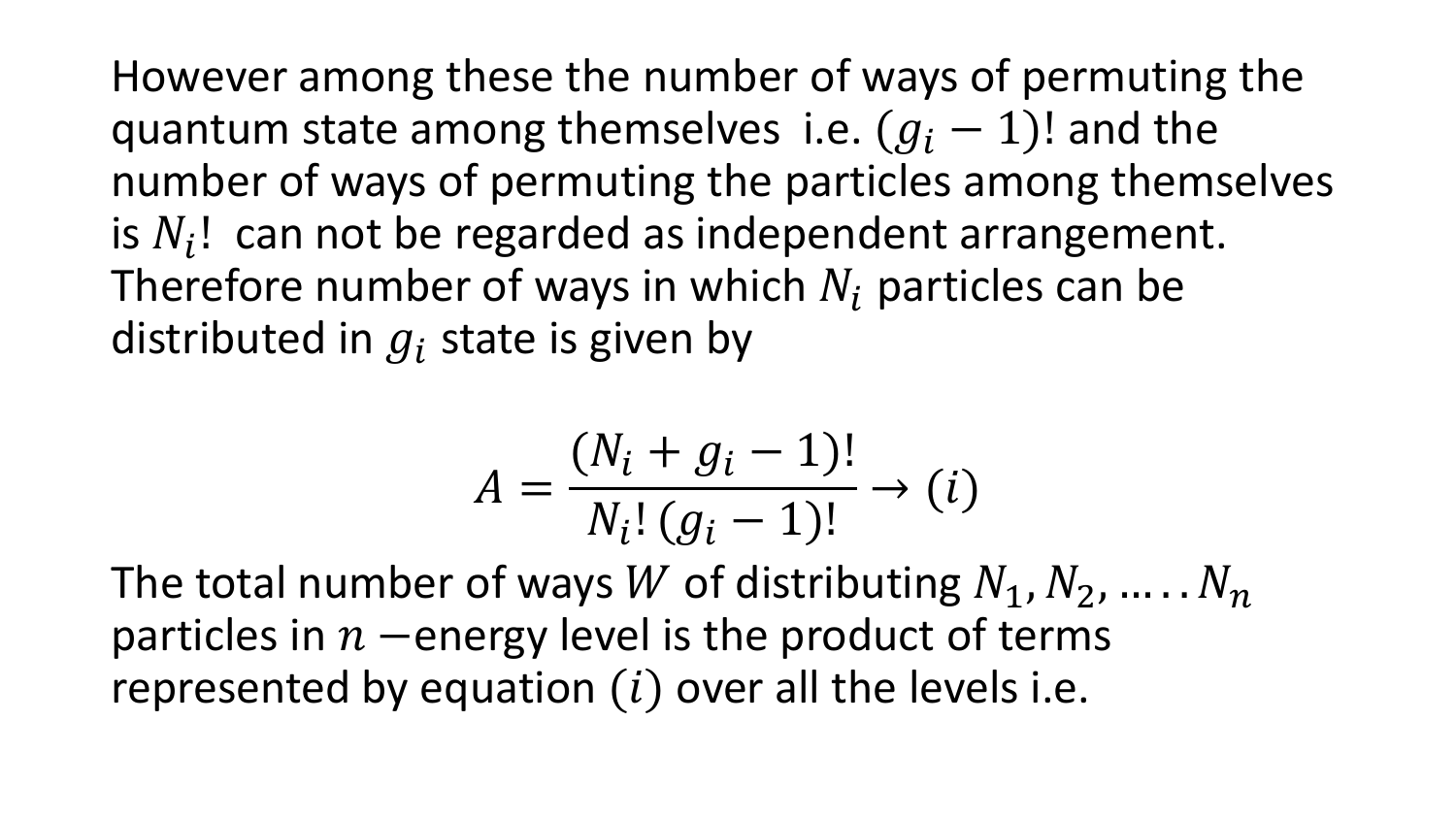$$
W = \prod_{i=1}^{n} \frac{(N_i + g_i - 1)!}{N_i! (g_i - 1)!} \to (ii)
$$

Applying Sterling theorem for large enough  $N_I$  and  $g_i$  in equation  $(ii)$ , we get

$$
ln W = \sum_{i=1}^{n} [(N_i + g_i - 1)\{ln(N_i + g_i - 1) - 1\} - N_i(lnN_i - 1) - (g_i - 1)\{ln(g_i - 1) - 1\}]
$$

$$
ln W = \sum_{i=1}^{n} [(N_i + g_i - 1) \ln(N_i + g_i - 1) - N_i ln N_i - (g_i - 1) \ln(g_i - 1)] \rightarrow (iii)
$$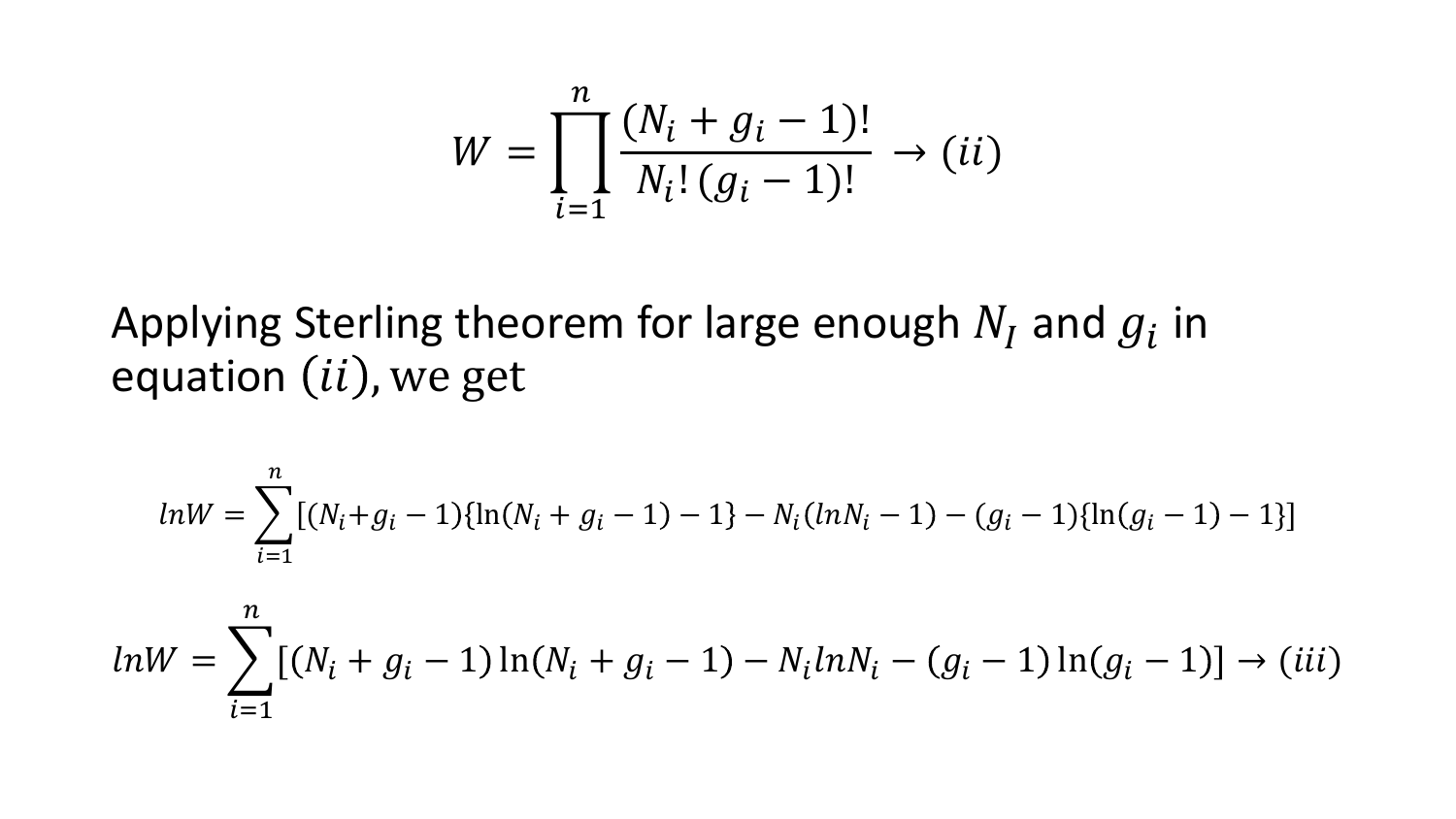As the system is in equilibrium for the most probable distribution, *W or lnW* has to be maximised under the conditions that the total number of particles N and the total energy  $U$  are constant i.e.

$$
N = \sum_{i=1}^{n} N_i = Constant \rightarrow (iv)
$$

$$
U = \sum_{i=1}^{n} N_i \epsilon_i = Constant \rightarrow (v)
$$

Applying Lagrange's undetermined multiples we can write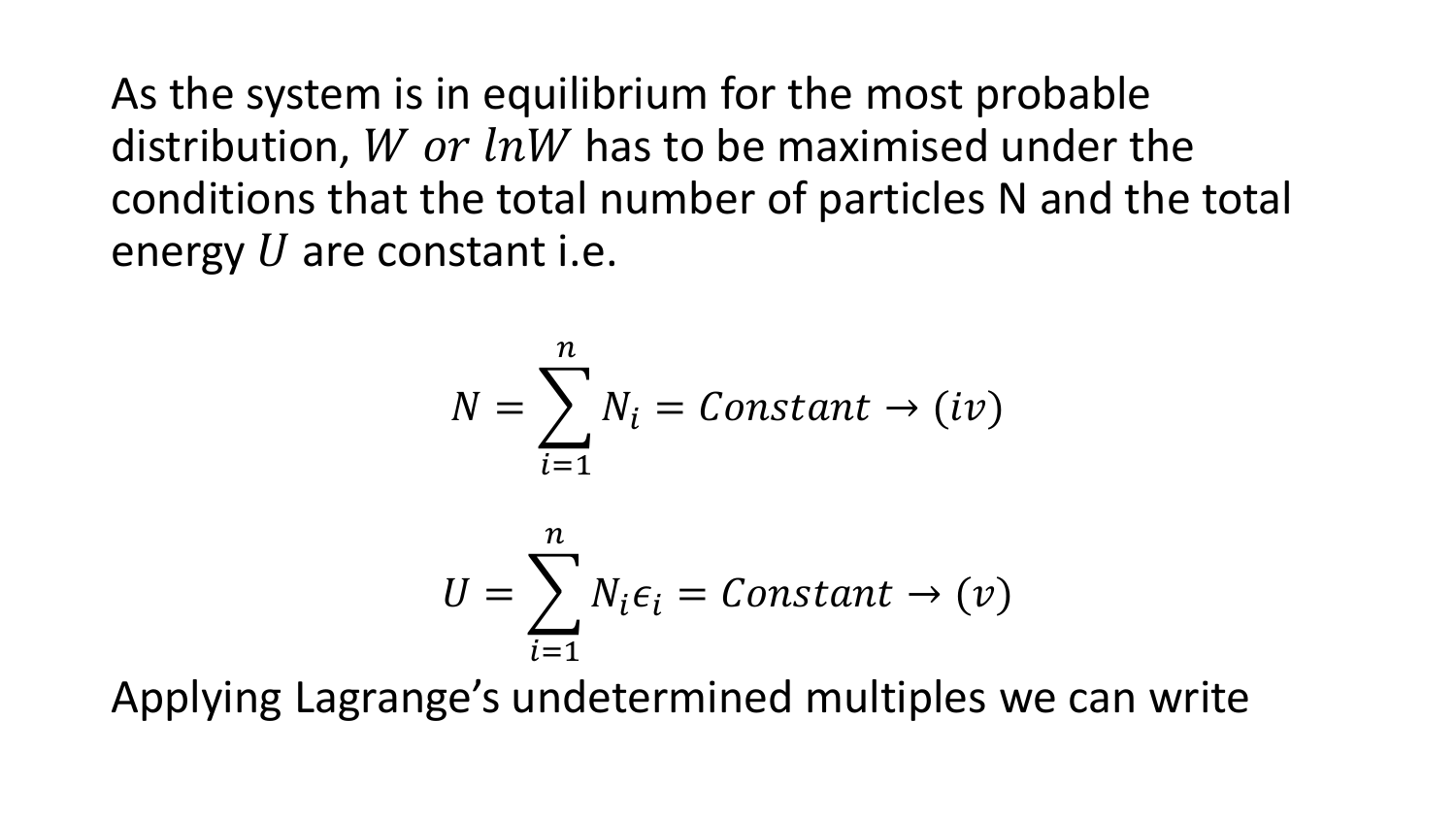$$
\sum_{i=1}^{n} [\ln(N_i + g_i - 1) - \ln N_i + \alpha + \beta E_i] \delta N_i = 0 \rightarrow (vi)
$$

Where  $\alpha$  and  $\beta$  are constant. Since variations are arbitrary we get from equation  $(vi)$  as

$$
ln(N_i + g_i) - lnN_i + \alpha + \beta E_i = 0 \rightarrow (vii)
$$

Where  $(N_i + g_i - 1)$  by  $(N_i + g_i)$  assuming large enough  $(N_i + g_i)$ . Equation (*vii*) yeilds the Bose-Einstein distribution function as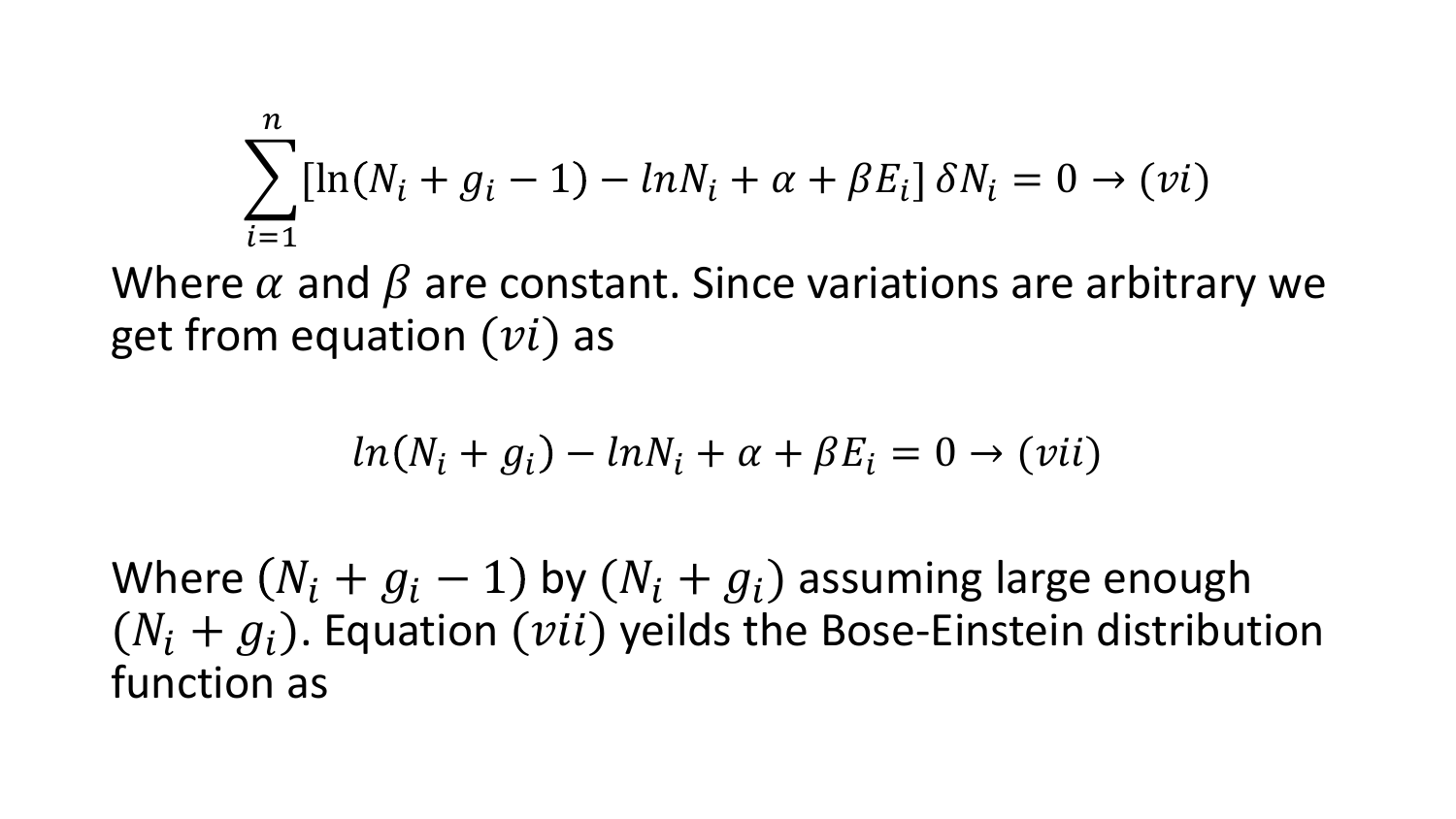$$
f(E_i) = \frac{N_i}{g_i} = \frac{1}{e^{-\alpha - \beta E_i} - 1} \rightarrow (viii)
$$

At very high temperature the particles are distributed over a wide range of energy so that the number of particles in any energy range would be much smaller than the number of quantum states in that range i.e.  $g_i \gg N_i$ . In that case equation  $(vii)$  reduces to

$$
ln g_i - ln N_i + \alpha + \beta E_i = 0 \rightarrow (ix)
$$

Which is the same equation as Maxwell-Boltzmann system. Thus at high temperature the Bose-Einstein distribution function reduced to Maxwell-Boltzmann distribution function and given by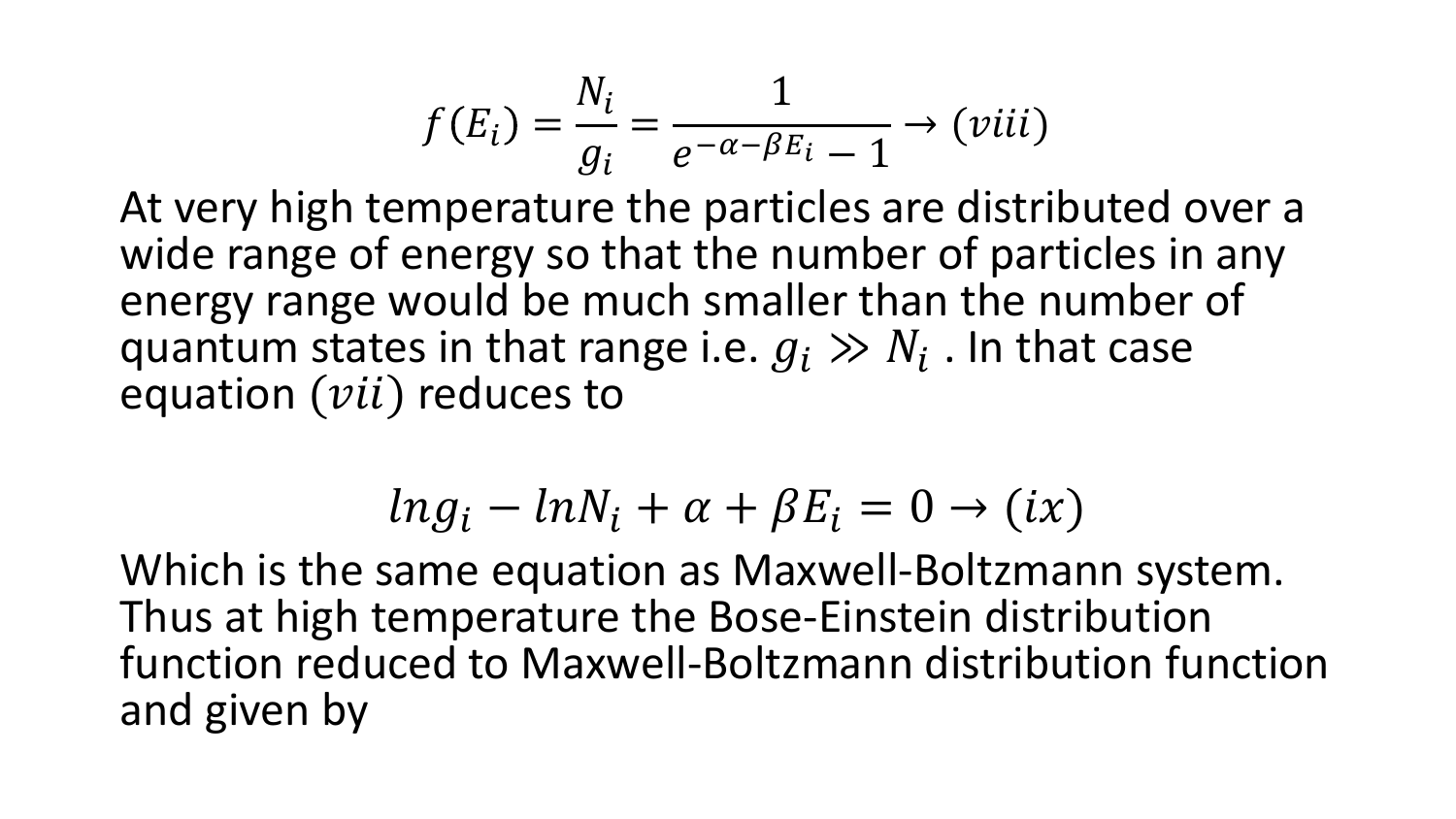$$
f(E_i) = e^{\alpha + \beta E_i} \to (x)
$$

It is then appreciated that the quantity  $\beta$  must be satisfied as

$$
\beta = -\frac{1}{K_{\beta}T} \rightarrow (xi)
$$

So equation  $(viii)$  can be written as

$$
f(E_i) = \frac{1}{e^{-\alpha} \cdot e^{E_i/K_{\beta}T} - 1} \rightarrow (xii)
$$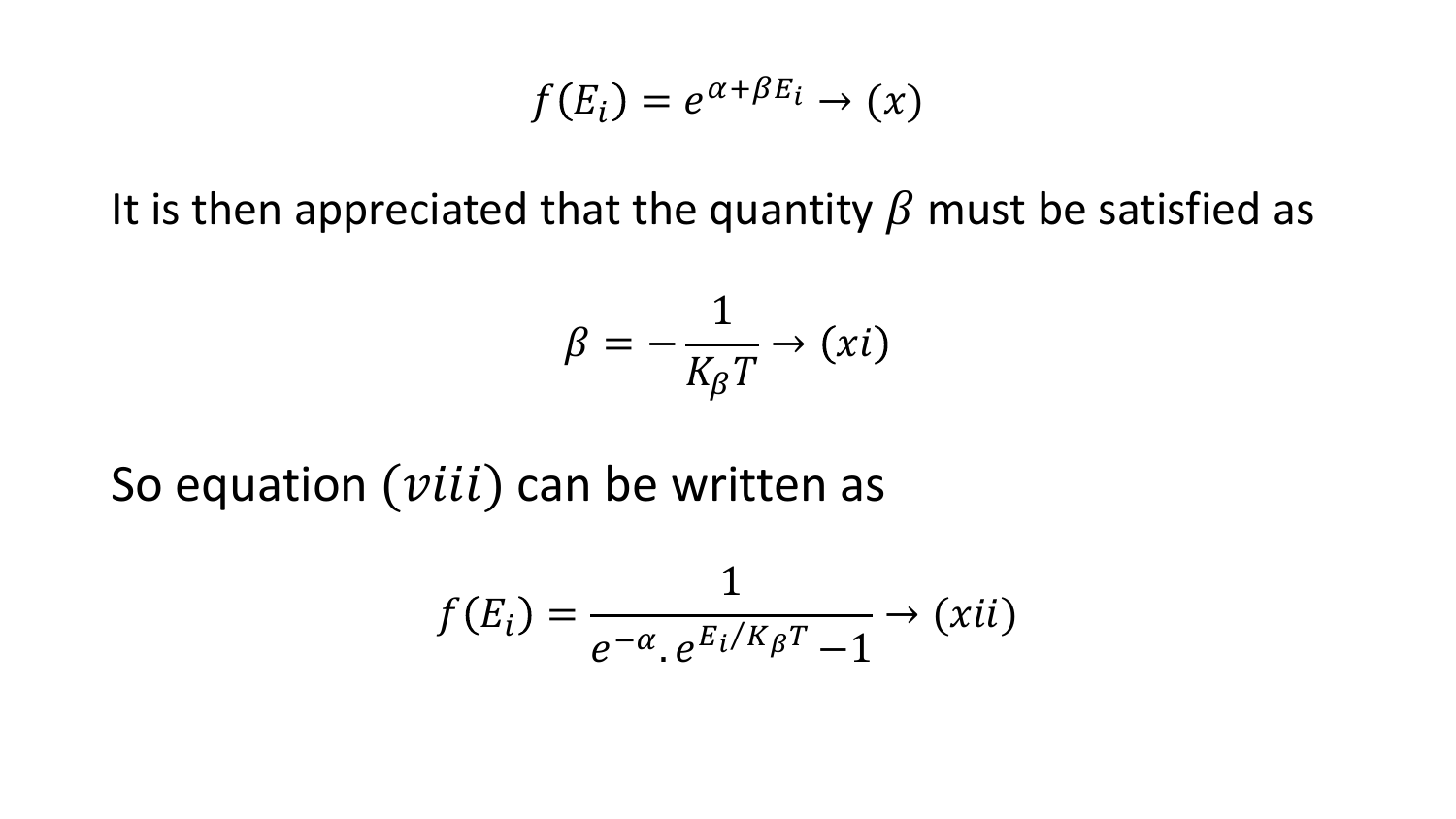The quantity  $\alpha$  can be determined in terms of the number of particles in the system as in the case of Maxwell-Boltzmann and Fermi-Dirac system. It is seen that at high temperature  $\alpha$ must be very large negative number in order that equation  $(xii)$  may be reduced to the form of equation  $(x)$ . As the temperature approaches to zero  $\alpha = 0$  and equation  $(xii)$ reduced to

$$
f(E_i) = \frac{1}{e^{E_i/K_{\beta}T} - 1} \rightarrow (xiii)
$$

It is seen from equation  $(xiii)$  that at the absolute zero temperature the particle tend to occupy the lowest energy state. This phenomenon is known as Bose Condensation. It is believed that Bose Condensation is responsible for the superfluid state of liquid helium.